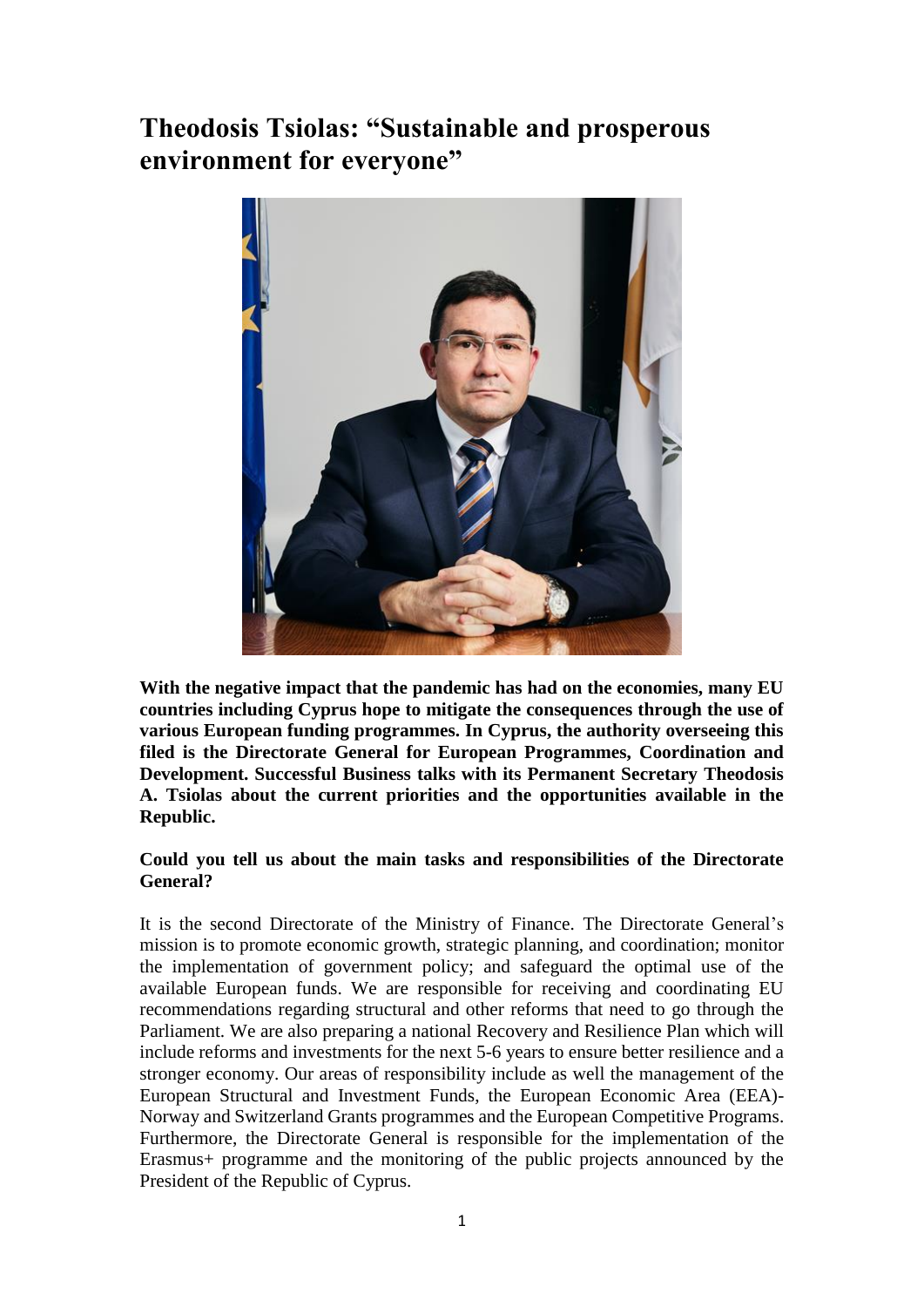## **Speaking of the European Structural and Investment Funds, how are they allocated and monitored? Does it involve only the public sector, or private as well?**

We mostly work through the government departments and Ministries who receive the funds for project implementation. The aim is to prepare a solid programme to be submitted every seven years to the EU Commission for approval. We allocate most of the funds to the Ministries since the goal is to prepare a tangible plan focused on social inclusion, gender equality, non-discrimination as well as the growth and resilience of the economy. The allocation of the European Structural and Investment (ESI) Funds is carried out through a transparent programming procedure, based on the national legal and institutional framework.

#### **How can individuals and institutions participate in the Erasmus programmes?**

We monitor and supervise the two designated authorities in Cyprus as regards Erasmus+ programmes, providing also adequate co-financing to them. The ultimate goal is to fully absorb the funds available so that the society and the economy of Cyprus could feel the positive impact of Erasmus+ on the Cyprus society and economy. With this in mind, the government has designated two National Agencies: the Foundation for the Management of European Lifelong Learning Programmes which is responsible for the sectors of school education, adult education, higher education and vocational education and training, and the Youth Board of Cyprus overseeing the youth sector. These two agencies cooperate closely including the organization of joint information and other events and a common website which is updated with the latest news and mobility opportunities offered by the programme.

They collaborate with private and public universities, municipalities, non-governmental organizations and other competent authorities, and give mobility opportunities to young people through special programmes with the aim to enhance their knowledge of Europe and exchange ideas. I would like to mention that the EU Council decided to triple the Erasmus programme funding for the period 2021-2027 to enable more youngsters to get this experience. All students studying in Cypriot universities can benefit from this scheme regardless of their nationality.

## **Could tell us about the Recovery and Resilience Plan? How are the projects selected, what are the focus areas and major challenges?**

The Recovery and Resilience Fund was established by the EU last summer to handle major problems caused by the Covid-19 pandemic. This plan aims to promote the resilience and recovery of the economy, stimulate growth, and have a stronger economy in all EU states. Cyprus will receive  $\epsilon$ 1.2 billion from the EU. Of those,  $\epsilon$ 1 billion will come as grants and the remaining  $E200$  million as a loan on very favourable terms. Our aim here is to promote and implement projects in the next 5-6 years in five main areas: Public health, civil protection and lessons learned from the pandemic; Accelerated transition to a green economy; Strengthening the resilience and competitiveness of the economy; Towards a digital era; and Labour market, social protection, education, and human capital.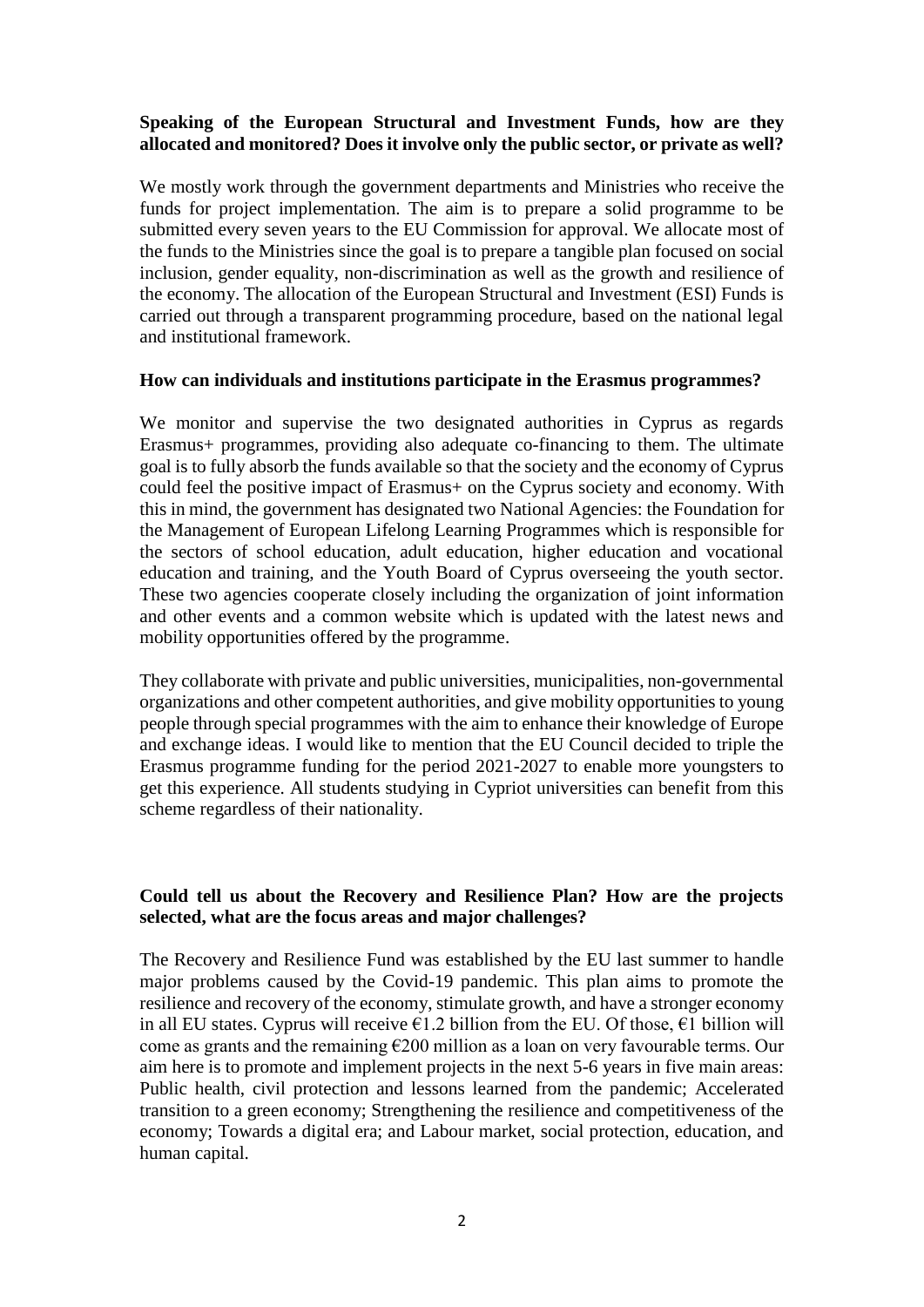The funds are allocated to Ministries and Local Authorities to implement respective projects. The main challenge here is that this funding comes with the promise of the government of Cyprus, as well as any other EU state, to combine these projects with the implementation of reforms. Let me give you some examples of the difficult reforms that we had to go through during the pandemic. These are the public administration reform, the local government administration reform, the reforms of the courts, access to finance. All these are vital for the country because they will completely change the way how business is done, and ensure the robustness of the economy in the future.

## **At the same time, in Cyprus, implementation of laws and regulations is known to be challenging. How can we ensure that Cyprus is not behind schedule?**

Every six months there will be an evaluation by the EU will be undertaken to verify that the agreed milestones for both projects and reforms are achieved on time. For the time being, we are dealing with the public and the local administration reforms and the reform of courts, that need to be approved by December 2021.

## **In the past, numerous attempts to reorganise the public sector had failed. Do you think there is a chance to succeed this time?**

We need to proceed jointly with the trade unions and the parliamentary parties. In this context, several weeks ago, the President met with the heads of the parliamentary parties to update them about the Plan and the reforms that need to go through. Moreover, during the preparation of the Plan, a public consultation has been organized in September 2020 and as a result, a committee was established with representatives of the Ministry of Finance, the Directorate General for European Programmes, Coordination and Development and the political parties, aiming to achieve the highest possible consensus regarding the reforms and investments to be incorporated in the Recovery and Resilience Plan. We held discussions from January until May 2021, and met with trade unions and NGOs regarding the content of the Plan. Consequently, many of their suggestions were incorporated. Everyone agrees on the reforms, but there are disagreements on some specific legislative provisions.

Hopefully, after the summer holidays, we will be able to further collaborate with the political parties and start another round of consultations. Considering the fact that the absorption of the RRP funds will be based on the timely implementation of the reforms and investments, it will be sad if the available grants that could help the Cypriot economy grow, will not be utilized.

#### **Are there any funding opportunities for private businesses or entrepreneurs?**

Most of the funding opportunities for the private sector are managed by the Ministry of Energy, Commerce and Industry. There are various schemes including for the enhancement of entrepreneurship; for the enhancement of SMEs competitiveness; for the digital upgrade of enterprises; for promoting energy efficiency investments in SMEs, municipalities, and communities; for the reduction of CO2 emissions in industries, businesses and organisations Businesses can benefit from these and many other schemes.